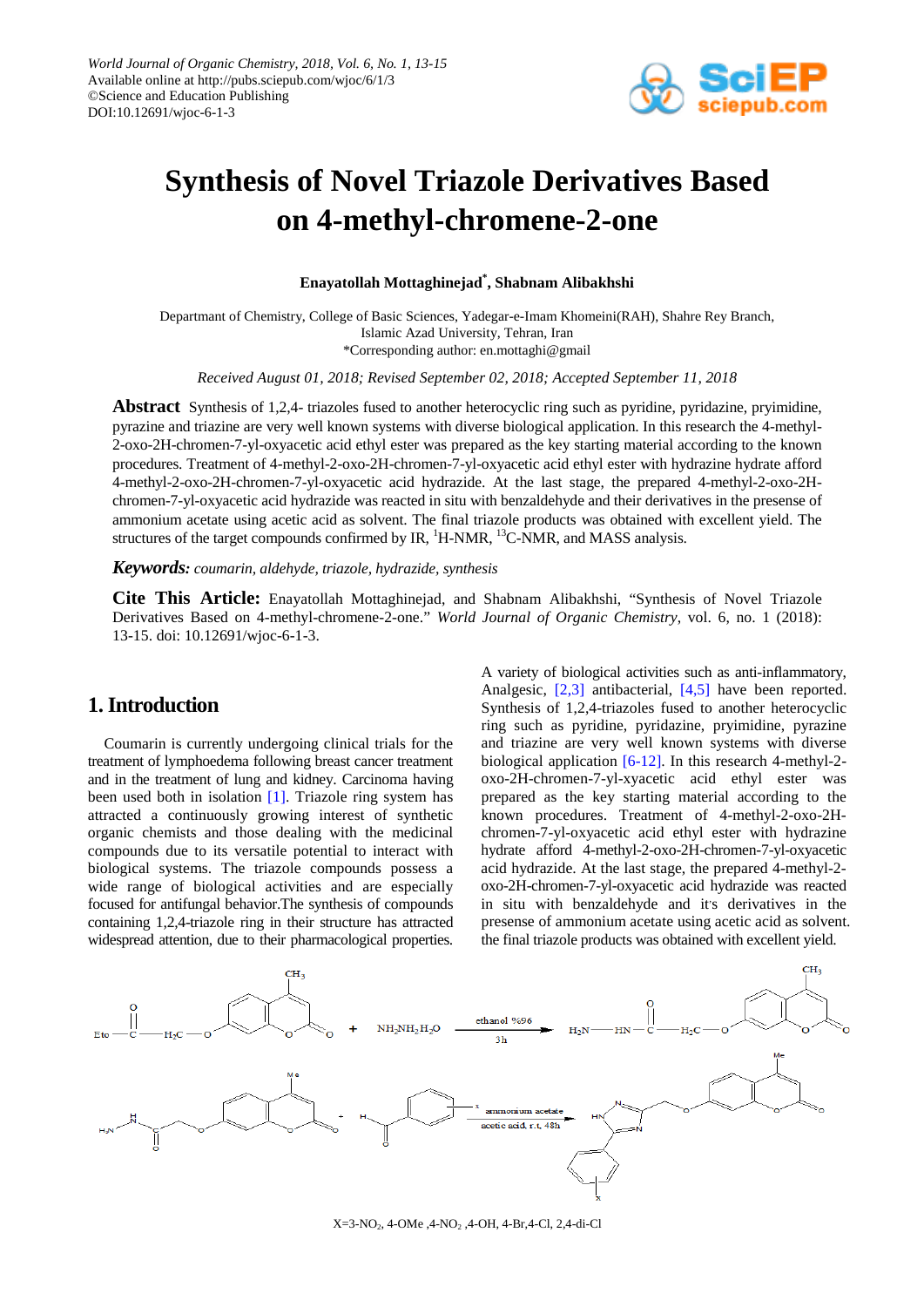| X           | Yield % | m.p $(^{\circ}c)$ |
|-------------|---------|-------------------|
| 4-OMe       | 47      | 274-276           |
| $4-NO2$     | 86      | 270-271           |
| $4-OH$      | 84      | 274-276           |
| $4-Br$      | 75      | 265-266           |
| $3-NO2$     | 86      | 270-275           |
| 2,4-dicloro | 82      | 280-281           |
| $4-C1$      | 81      | 280-285           |

#### **2. Experimental**

All compounds were obtained from Merck chemical company and were used without further purification.

Melting points (m.p.) were determined on an Electrothermal melting point apparatus (Electrothermalb 4300) and uncorrected. The progress of the reactions was constantlymonitored by the silica-gel G/UV254). IR spectra (wave No./cm-1) were obtained on the Nexus 870 spectromiter using a KBr disk. <sup>1</sup>HNMR were measured on a Bruker Advance DRX 500M in CHCl<sub>3</sub> or DMSO as solvent using TMS as internal satandard, and chemical shifts are expressed as ppm. MS Model: 5975C VL MSD with Tripe-Axis Detector.

General procedure for synthesis of 4-methyl-7-(5-aryl-1H-[1,2,4]triazol-3-yl-methoxy)-2H-chromen-2-one

In a 100 ml round bottomed flask equipped with magnetic stirrer, 2 ml of 4-methyl-7-yl-oxyacetohydrazide, 9 ml ammonium acetate and 2 ml of 4-substitutedbenzaldehyde was dissolved in 15 ml glacial acetic acid. The reaction mixture was stirred for 48 hours at room temperature. Finally the mixture was poured into a beaker containing 150 gr crushed ice. The product was immediately formed in the ice-water mixture as precipitate. Recrystallization of the solid product from 96% ethanol afforded pure product. Yield 72-81%. IR and NMR techniques were used for characterization of the product.

Synthesis of 4-Methyl-7-[5-(3-nitrophenyl)-1H-[1,2,4] triazol-3-yl-methoxy]-2H-chromen -2-one as a typical reaction

In a 100 ml round bottomed flask equipped with magnetic stirrer, 2 ml of 4-methyl-7-yl-oxyacetohydrazide, 9 ml ammonium acetate and 2 ml 4-chlorobenzaldehyde was dissolved in 15 ml glacial acetic acid. The reaction mixture was stirred for 48 hours at room temperature. At the end the mixture was poured into a beaker containing 150 gr crushed ice. The product was immediately formed in the ice-water mixture as precipitate. Recrystallization of the solid product from 96% ethanol afforded pure product. IR and NMR techniques were used for characterization of the product.

White powder, mp 273-275 C°, 0.67 g, yield 88%. <sup>1</sup>HNMR (DMSO):  $\delta$  2.4(s, 3H, Me); 5.37 (s, 2H, CH<sub>2</sub>); 6.24(s, 1H,  $H_3$  of coumarin ring); 7-7.5(m, aromatic and other coumarin protons); 11.95(s-broad, 1H, NH). <sup>13</sup>CNMR (ppm): 18.62 (CH<sub>3</sub>), 65 (CH<sub>2</sub>), 102-104 (coumarin and aromatic carbons), 169 (C=O). EI-MS (m/z): 378.34 ,203,175,147,104,75.8.

**Synthesis of 4-methyl-7-[5-(4-methoxyphenyl)]-1H- [1,2,4]triazol-3-yl-methoxy]-2H chromen-2-one:** White powder, mp 274-276 °C, 0.62 g, yield 74%. IR (KBr)

 $(V_{max}/cm^{-1})$ : 3310(NH), 3037(CH- aromatic ring bands), 2850-3000(C-H OCH<sub>3</sub>, CH<sub>3</sub> and CH<sub>2</sub>), 1631 (C=N), 1691(C=O), 1504-1543(C=C), 1303-1379(C-H), 1018- 1253(C-O), 660-959(C-H aromatic ring bands).  ${}^{1}$ HNMR (DMSO): <sup>δ</sup> 2.4(s, 3H, CH3); 3.8(s, 3H, OCH3); 5.2(s, 2H, CH<sub>2</sub>); 6.2(s, 1H, H<sub>3</sub> of coumarin ring); 6.9-7.74(m, aromatic and other coumarin porotons); 11.7(s-broad, 1H, NH). <sup>13</sup>CNMR (ppm): 18.6 (CH<sub>3</sub>), 55.8 (OCH<sub>3</sub>), 65.7  $(CH<sub>3</sub>),$  102-164 (coumarin and aromatic carbons) 168.7  $(C=O)$ .

Synthesis of 4-methyl-7-[5-(4-nitrophenyl]-1H-[1,2,4] triazol-3-yl-methoxy]- 2H chromen-2- one: White powder, mp 270-271 °C, 0.67 g, yield 80%. <sup>1</sup>HNMR (DMSO):

 $\delta$  2.41(s, 3H, CH<sub>3</sub>); 5.36(s, 2H, CH<sub>2</sub>); 6.23(s, 1H, H<sub>3</sub> of coumarin ring); 7(d, H<sub>2</sub>, H<sub>6</sub> of 4-nitrophenyl); 7.68(d, H<sub>5</sub> of coumarin ring); 8(d, H<sub>3</sub>, H<sub>5</sub> of 4-nitrophenyl); 8.3(d, H<sub>6</sub> of coumarin ring); 8.1(s,  $H_8$  of comarin ring). <sup>13</sup>CNMR (ppm): 18.6 (CH<sub>3</sub>), 65.8 (CH<sub>2</sub>), 102-164 (coumarin and aromatic carbons), 169 (C=O).

Synthesis of 4-methyl-7-[5-(4-hidroxyphenyl]-1H- [1,2,4]triazol-3-yl-metoxy]-2H-chromen-2-one: White powder, mp 274-276  $\degree$ C°, 0.59 g, yield 84%. <sup>1</sup>HNMR (DMSO) :

 $\delta$  2.4(s, 3H, CH<sub>3</sub>); 5.72(s, 2H, CH<sub>2</sub>); 6.23(s, 1H, H<sub>3</sub> of coumarin ring); 6.82- 7.75(m, aromatic and other coumarin porotons). <sup>13</sup>CNMR: 18.66 (CH<sub>3</sub>), 65.1 (CH<sub>2</sub>), 102-163 (coumarin and aromatic carbons), 168 (C=O).

**Synthesis of 4-methyl-7-[5-(4-bromophenyl]-1H- [1,2,4]triazol-3-yl-methoxy]-2H chromen-2- one:** White powder, mp 265-266 °C, 0.62 g, yield 74%. <sup>1</sup>HNMR (DMSO):  $\delta$  2.4(s, 3H, CH<sub>3</sub>); 5.3(s, 2H, CH<sub>2</sub>); 6.23(s, 1H,  $H_3$  of coumarin ring); 6.9-7.75(m, aromatic and other coumarin porotons);  $11.92$ (s-broad, 1H, NH). <sup>13</sup>CNMR (ppm): 18.6 (CH<sub>3</sub>), 65.8 (CH<sub>2</sub>), 102-146 (coumarin and aromatic carbons), 169 (C=O).

**Synthesis of 4-methyl-7-[5-(2,4-dichloro]-1H-[1,2,4] triazol-3-yl-methoxy-]-2H chromen- 2-one** as a typical reaction: White powder, mp 280-281 °C, 0.53 g, yield 65%. <sup>1</sup>HNMR (DMSO):  $\delta$  2.4(s, 3H, CH<sub>3</sub>); 5.31(s, 2H, CH<sub>2</sub>); 6.21(s, 1H, H<sub>3</sub> of coumarin ring); 6.9(d, H<sub>5</sub>, H<sub>6</sub> of dichlorophenyl); 7.4(d,  $H_8$  of coumarin ring); 7.7(s,  $H_3$  of dichlorophenyl and  $H_5$  of coumarin ring); 7.95-8.8(dd,  $H_6$ of coumarin ring); 11.92(s-broad, 1H, NH). <sup>13</sup>CNMR (ppm): 18.62 (CH<sub>3</sub>), 65.8 (CH<sub>2</sub>), 102-164 (coumarin and aromatic carbons), 169.2 (C=O).

**Synthesis of 4-methyl -7-[5-(4-chloro phenyl] -1H - [1,2,4] triazol-3- yl-methoxy] -2H chromen- 2- one:** White powder, mp 280-285 °C, 0.42 g, yield 56%. IR (KBr)  $(V_{max}/cm^{-1})$ : 3120(NH), 3074(CH- aromatic ring bands),  $2850-3000$ (C-H OCH<sub>3</sub>, CH<sub>3</sub> and CH<sub>2</sub>), 1687-1695(C=O),1613(C=N), 1399-1498(C=C), 1017-1270(C-